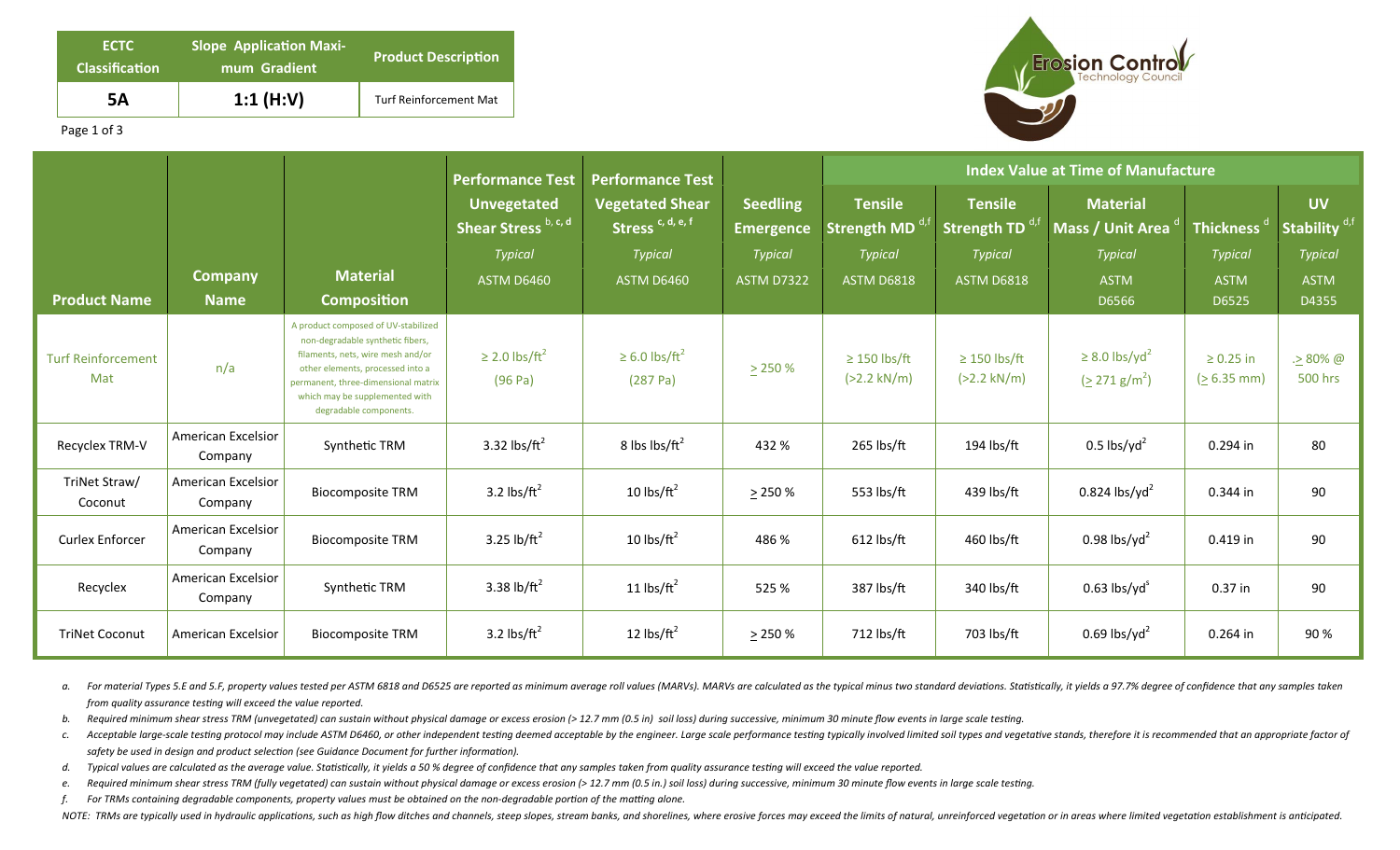| <b>ECTC</b><br><b>Classification</b> | <b>Slope Application Maxi-</b><br>mum Gradient | <b>Product Description</b>    |  |  |  |  |
|--------------------------------------|------------------------------------------------|-------------------------------|--|--|--|--|
| 5Α                                   | 1:1 $(H:V)$                                    | <b>Turf Reinforcement Mat</b> |  |  |  |  |



Page 2 of 3

|                                  |                                      |                                                                                                                                                                                                                                                     | <b>Performance Test</b>                   | <b>Performance Test</b>                                |                                     | <b>Index Value at Time of Manufacture</b>     |                                                      |                                                  |                                 |                                       |
|----------------------------------|--------------------------------------|-----------------------------------------------------------------------------------------------------------------------------------------------------------------------------------------------------------------------------------------------------|-------------------------------------------|--------------------------------------------------------|-------------------------------------|-----------------------------------------------|------------------------------------------------------|--------------------------------------------------|---------------------------------|---------------------------------------|
|                                  |                                      |                                                                                                                                                                                                                                                     | Unvegetated<br>Shear Stress b, c, d       | <b>Vegetated Shear</b><br>Stress <sup>c, d, e, f</sup> | <b>Seedling</b><br><b>Emergence</b> | <b>Tensile</b><br>Strength MD <sup>d,fl</sup> | <b>Tensile</b><br>Strength TD $^{\text{d},\text{f}}$ | <b>Material</b><br>Mass / Unit Area              | <b>Thickness</b>                | <b>UV</b><br>Stability <sup>d,f</sup> |
|                                  |                                      |                                                                                                                                                                                                                                                     | <b>Typical</b>                            | <b>Typical</b>                                         | <b>Typical</b>                      | <b>Typical</b>                                | <b>Typical</b>                                       | <b>Typical</b>                                   | Typical                         | <b>Typical</b>                        |
|                                  | <b>Company</b>                       | <b>Material</b>                                                                                                                                                                                                                                     | <b>ASTM D6460</b>                         | <b>ASTM D6460</b>                                      | <b>ASTM D7322</b>                   | <b>ASTM D6818</b>                             | <b>ASTM D6818</b>                                    | <b>ASTM</b>                                      | <b>ASTM</b>                     | <b>ASTM</b>                           |
| <b>Product Name</b>              | <b>Name</b>                          | <b>Composition</b>                                                                                                                                                                                                                                  |                                           |                                                        |                                     |                                               |                                                      | D6566                                            | D6525                           | D4355                                 |
| <b>Turf Reinforcement</b><br>Mat | n/a                                  | A product composed of UV-stabilized<br>non-degradable synthetic fibers,<br>filaments, nets, wire mesh and/or<br>other elements, processed into a<br>permanent, three-dimensional matrix<br>which may be supplemented with<br>degradable components. | $\geq$ 2.0 lbs/ft <sup>2</sup><br>(96 Pa) | $\geq 6.0$ lbs/ft <sup>2</sup><br>(287 Pa)             | > 250%                              | $\geq$ 150 lbs/ft<br>$(>2.2 \text{ kN/m})$    | $\geq$ 150 lbs/ft<br>$(>2.2 \text{ kN/m})$           | $\geq$ 8.0 lbs/yd <sup>2</sup><br>$(2271 g/m^2)$ | $\geq 0.25$ in<br>$(> 6.35$ mm) | $. > 80\%$ @<br>500 hrs               |
| <b>TriNet Curlex</b>             | <b>American Excelsior</b><br>Company | <b>Biocomposite TRM</b>                                                                                                                                                                                                                             | 3.2 lbs/ $ft^2$                           | 13 lbs/ $ft^2$                                         | > 250%                              | 770.4 lbs/ft                                  | 802.8 lbs/ft                                         | $0.976$ lbs/yd <sup>2</sup>                      | 0.304 in                        | 90%                                   |
| <b>TriNet Recyclex</b>           | American Excelsior<br>Company        | Synthetic TRM                                                                                                                                                                                                                                       | 3.2 $\text{lbs/ft}^2$                     | 14 lbs/ $ft^2$                                         | $\geq$ 250 %                        | 835.2 lbs/ft                                  | 819.6 lbs/ft                                         | 1.204 lbs/yd <sup>2</sup>                        | 0.529 in                        | 90%                                   |
| ECP-2 10 oz                      | <b>East Coast Erosion</b><br>Control | Polypropylene fibers                                                                                                                                                                                                                                | 2.3 lbs/ $ft^2$                           | 10 lbs/ $ft^2$                                         | >482%                               | 370 lbs/ $ft2$                                | 315 lbs/ $ft^2$                                      | 10 lbs/ $ft^2$                                   | $0.4$ in                        | 82 %                                  |
| $ECP-2$                          | <b>East Coast Erosion</b>            | Polypropylene fibers                                                                                                                                                                                                                                | 2.6 lbs/ $ft^2$                           | 12 $\text{lbs/ft}^2$                                   | 469 %                               | 400 lbs/ $ft^2$                               | 400 lbs/ $ft^2$                                      | 12 $\text{lbs/ft}^2$                             | $0.4$ in                        | 82 %                                  |
| ECSC-3                           | <b>East Coast Erosion</b><br>Control | 70 % straw 30 % coconut                                                                                                                                                                                                                             | 3.0 lbs/ $ft^2$                           | 10 lbs/ $ft^2$                                         | 497 %                               | 728 lbs/ $ft^2$                               | 632 lbs/ $ft^2$                                      | 14 $\text{lbs/ft}^2$                             | 0.39 in                         | 80%                                   |

a. For material Types 5.E and 5.F, property values tested per ASTM 6818 and D6525 are reported as minimum average roll values (MARVs). MARVs are calculated as the typical minus two standard deviations. Statistically, it yi *from quality assurance testing will exceed the value reported.* 

b. Required minimum shear stress TRM (unvegetated) can sustain without physical damage or excess erosion (> 12.7 mm (0.5 in) soil loss) during successive, minimum 30 minute flow events in large scale testing.

c. Acceptable large-scale testing protocol may include ASTM D6460, or other independent testing deemed acceptable by the engineer. Large scale performance testing typically involved limited soil types and vegetative stands safety be used in design and product selection (see Guidance Document for further information).

d. Typical values are calculated as the average value. Statistically, it yields a 50 % degree of confidence that any samples taken from quality assurance testing will exceed the value reported.

e. Required minimum shear stress TRM (fully vegetated) can sustain without physical damage or excess erosion (> 12.7 mm (0.5 in.) soil loss) during successive, minimum 30 minute flow events in large scale testing.

*f.* For TRMs containing degradable components, property values must be obtained on the non-degradable portion of the matting alone.

NOTE: TRMs are typically used in hydraulic applications, such as high flow ditches and channels, steep slopes, stream banks, and shorelines, where erosive forces may exceed the limits of natural, unreinforced vegetation or